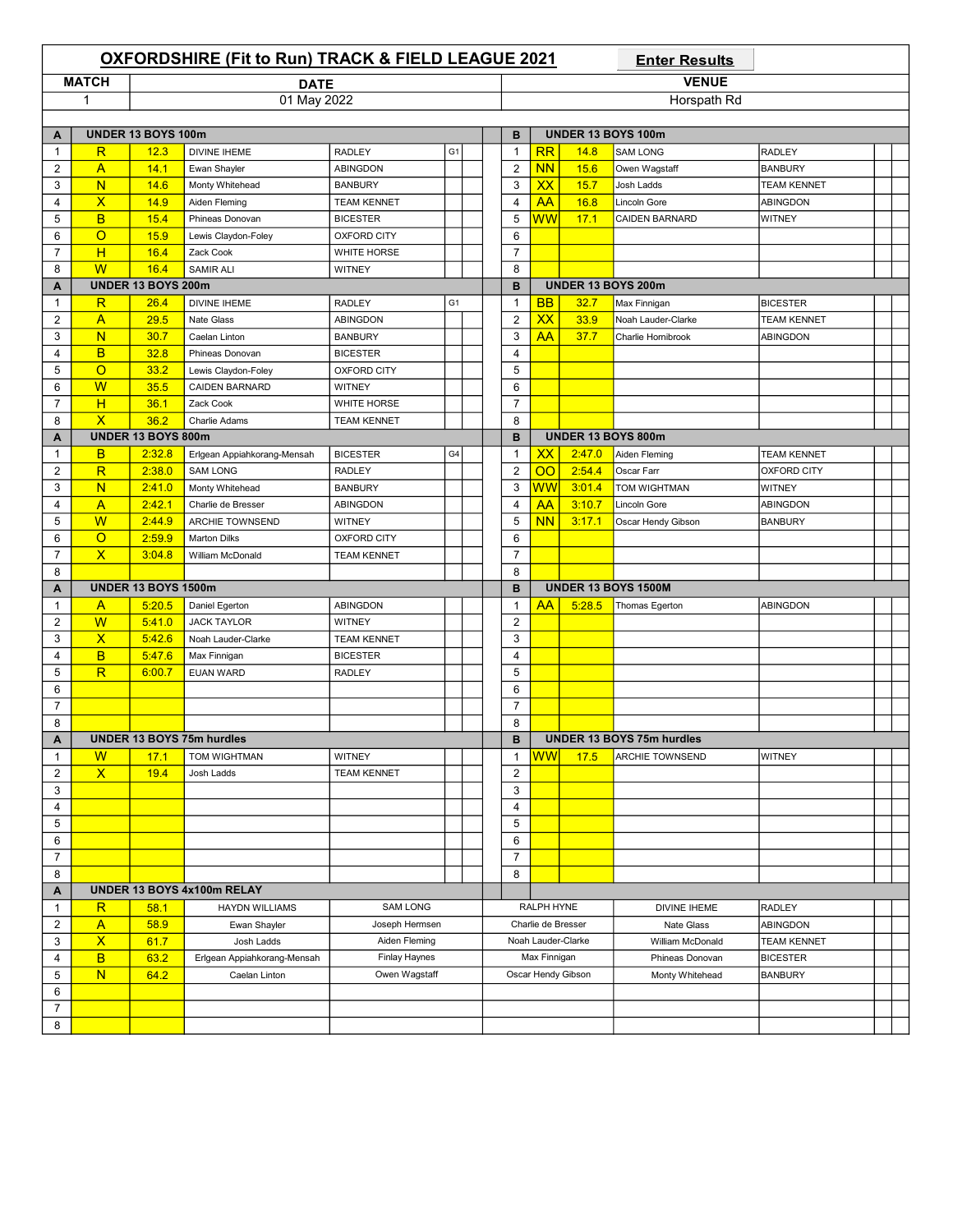| A              | <b>UNDER 13 BOYS LONG JUMP</b> |                              |                             |                    |                |  |  |                |                          |      | <b>UNDER 13 BOYS LONG JUMP</b> |                    |                |
|----------------|--------------------------------|------------------------------|-----------------------------|--------------------|----------------|--|--|----------------|--------------------------|------|--------------------------------|--------------------|----------------|
| $\mathbf{1}$   | A                              | 4.42                         | Nate Glass                  | <b>ABINGDON</b>    | G <sub>3</sub> |  |  | $\mathbf{1}$   | <b>AA</b>                | 4.24 | Ewan Shayler                   | ABINGDON           | G4             |
| $\overline{2}$ | $\overline{\mathsf{R}}$        | 4.08                         | <b>HAYDN WILLIAMS</b>       | <b>RADLEY</b>      |                |  |  | 2              | XX                       | 3.38 | Noah Lauder-Clarke             | <b>TEAM KENNET</b> |                |
| 3              | N                              | 4.06                         | Caelan Linton               | <b>BANBURY</b>     |                |  |  | 3              | RR                       | 2.96 | <b>EUAN WARD</b>               | <b>RADLEY</b>      |                |
| $\overline{4}$ | $\overline{\mathsf{X}}$        | 4.05                         | Harry Fenner                | <b>TEAM KENNET</b> |                |  |  | 4              | $\overline{\textsf{ww}}$ | 2.92 | OSCAR SOLOMON                  | <b>WITNEY</b>      |                |
| 5              | B                              | 3.64                         | Erlgean Appiahkorang-Mensah | <b>BICESTER</b>    |                |  |  | 5              | <b>BB</b>                | 2.72 | Max Finnigan                   | <b>BICESTER</b>    |                |
| 6              | W                              | 3.34                         | TOM WIGHTMAN                | WITNEY             |                |  |  | 6              |                          |      |                                |                    |                |
| $\overline{7}$ | $\overline{O}$                 | 3.02                         | Lewis Claydon-Foley         | <b>OXFORD CITY</b> |                |  |  | $\overline{7}$ |                          |      |                                |                    |                |
| 8              | H                              | 2.41                         | Zack Cook                   | <b>WHITE HORSE</b> |                |  |  | 8              |                          |      |                                |                    |                |
| A              |                                |                              | UNDER 13 BOYS HIGH JUMP     |                    |                |  |  | B              |                          |      | <b>UNDER 13 BOYS HIGH JUMP</b> |                    |                |
| $\mathbf{1}$   | $\mathsf{N}$                   | 1.25                         | Caelan Linton               | <b>BANBURY</b>     |                |  |  | 1              | $\sf W$                  | 1.20 | <b>JACK TAYLOR</b>             | <b>WITNEY</b>      |                |
| $\overline{2}$ | <b>WW</b>                      | 1.25                         | ARCHIE TOWNSEND             | WITNEY             |                |  |  | 2              | <b>NN</b>                |      | 1.15 Monty Whitehead           | <b>BANBURY</b>     |                |
| 3              | $\overline{\mathsf{R}}$        | 1.15                         | RALPH HYNE                  | <b>RADLEY</b>      |                |  |  | 3              | <b>AA</b>                | 0.95 | Thomas Egerton                 | ABINGDON           |                |
| 4              | B                              | 1.10                         | Finlay Haynes               | <b>BICESTER</b>    |                |  |  | 4              |                          |      |                                |                    |                |
| 5              | $\overline{A}$                 | 1.00                         | Daniel Egerton              | ABINGDON           |                |  |  | 5              |                          |      |                                |                    |                |
| 6              |                                |                              |                             |                    |                |  |  | 6              |                          |      |                                |                    |                |
| $\overline{7}$ |                                |                              |                             |                    |                |  |  | $\overline{7}$ |                          |      |                                |                    |                |
| 8              |                                |                              |                             |                    |                |  |  | 8              |                          |      |                                |                    |                |
| A              | <b>UNDER 13 BOYS SHOT</b>      |                              |                             |                    |                |  |  | B              |                          |      | <b>UNDER 13 BOYS SHOT</b>      |                    |                |
| $\mathbf{1}$   | B                              | 6.24                         | Erlgean Appiahkorang-Mensah | <b>BICESTER</b>    |                |  |  | $\mathbf{1}$   | <b>BB</b>                |      | 5.00 Finlay Haynes             | <b>BICESTER</b>    |                |
| $\overline{2}$ | W                              | 4.26                         | <b>SAMIR ALI</b>            | <b>WITNEY</b>      |                |  |  | $\overline{2}$ |                          |      |                                |                    |                |
| 3              | $\overline{\mathsf{x}}$        | 4.20                         | Flynn Murray                | <b>TEAM KENNET</b> |                |  |  | 3              |                          |      |                                |                    |                |
| 4              |                                |                              |                             |                    |                |  |  | 4              |                          |      |                                |                    |                |
| 5              |                                |                              |                             |                    |                |  |  | 5              |                          |      |                                |                    |                |
| 6              |                                |                              |                             |                    |                |  |  | 6              |                          |      |                                |                    |                |
| $\overline{7}$ |                                |                              |                             |                    |                |  |  | $\overline{7}$ |                          |      |                                |                    |                |
| 8              |                                |                              |                             |                    |                |  |  | 8              |                          |      |                                |                    |                |
| A              |                                | <b>UNDER 13 BOYS DISCUS</b>  |                             |                    |                |  |  | B              |                          |      | <b>UNDER 13 BOYS DISCUS</b>    |                    |                |
| $\mathbf{1}$   | $\mathsf{x}$                   | 14.40                        | Harry Fenner                | <b>TEAM KENNET</b> |                |  |  | $\mathbf{1}$   | XX                       |      | 12.00 Rueben Kuijten           | <b>TEAM KENNET</b> |                |
| $\overline{2}$ | $\overline{\mathsf{w}}$        | 13.28                        | <b>JACK TAYLOR</b>          | WITNEY             |                |  |  | 2              |                          |      |                                |                    |                |
| 3              | $\overline{A}$                 | 10.59                        | Joseph Hermsen              | <b>ABINGDON</b>    |                |  |  | 3              |                          |      |                                |                    |                |
| $\overline{4}$ |                                |                              |                             |                    |                |  |  | 4              |                          |      |                                |                    |                |
| 5              |                                |                              |                             |                    |                |  |  | 5              |                          |      |                                |                    |                |
| 6              |                                |                              |                             |                    |                |  |  | 6              |                          |      |                                |                    |                |
| $\overline{7}$ |                                |                              |                             |                    |                |  |  | $\overline{7}$ |                          |      |                                |                    |                |
| 8              |                                |                              |                             |                    |                |  |  | 8              |                          |      |                                |                    |                |
| A              |                                | <b>UNDER 13 BOYS JAVELIN</b> |                             |                    |                |  |  | B              |                          |      | <b>UNDER 13 BOYS JAVELIN</b>   |                    |                |
| $\mathbf{1}$   | X                              | 31.64                        | William McDonald            | <b>TEAM KENNET</b> | G <sub>2</sub> |  |  | $\mathbf{1}$   | XX                       |      | 28.11 Harry Fenner             | <b>TEAM KENNET</b> | G <sub>3</sub> |
| $\overline{2}$ | R                              | 21.96                        | <b>HAYDN WILLIAMS</b>       | <b>RADLEY</b>      | G4             |  |  | $\overline{c}$ | <b>NN</b>                |      | 8.13 Oscar Hendy Gibson        | <b>BANBURY</b>     |                |
| 3              | B                              | 17.80                        | Finlay Haynes               | <b>BICESTER</b>    |                |  |  | 3              |                          |      |                                |                    |                |
| 4              | $\overline{A}$                 | 13.67                        | Joseph Hermsen              | ABINGDON           |                |  |  | 4              |                          |      |                                |                    |                |
| 5              | $\overline{\mathsf{N}}$        | 12.64                        | Owen Wagstaff               | <b>BANBURY</b>     |                |  |  | 5              |                          |      |                                |                    |                |
| 6              | $\overline{O}$                 | 8.42                         | <b>Marton Dilks</b>         | <b>OXFORD CITY</b> |                |  |  | 6              |                          |      |                                |                    |                |
| $\overline{7}$ | <b>WW</b>                      | 2.30                         | OSCAR SOLOMON               | WITNEY             |                |  |  | $\overline{7}$ |                          |      |                                |                    |                |
| 8              |                                |                              |                             |                    |                |  |  | 8              |                          |      |                                |                    |                |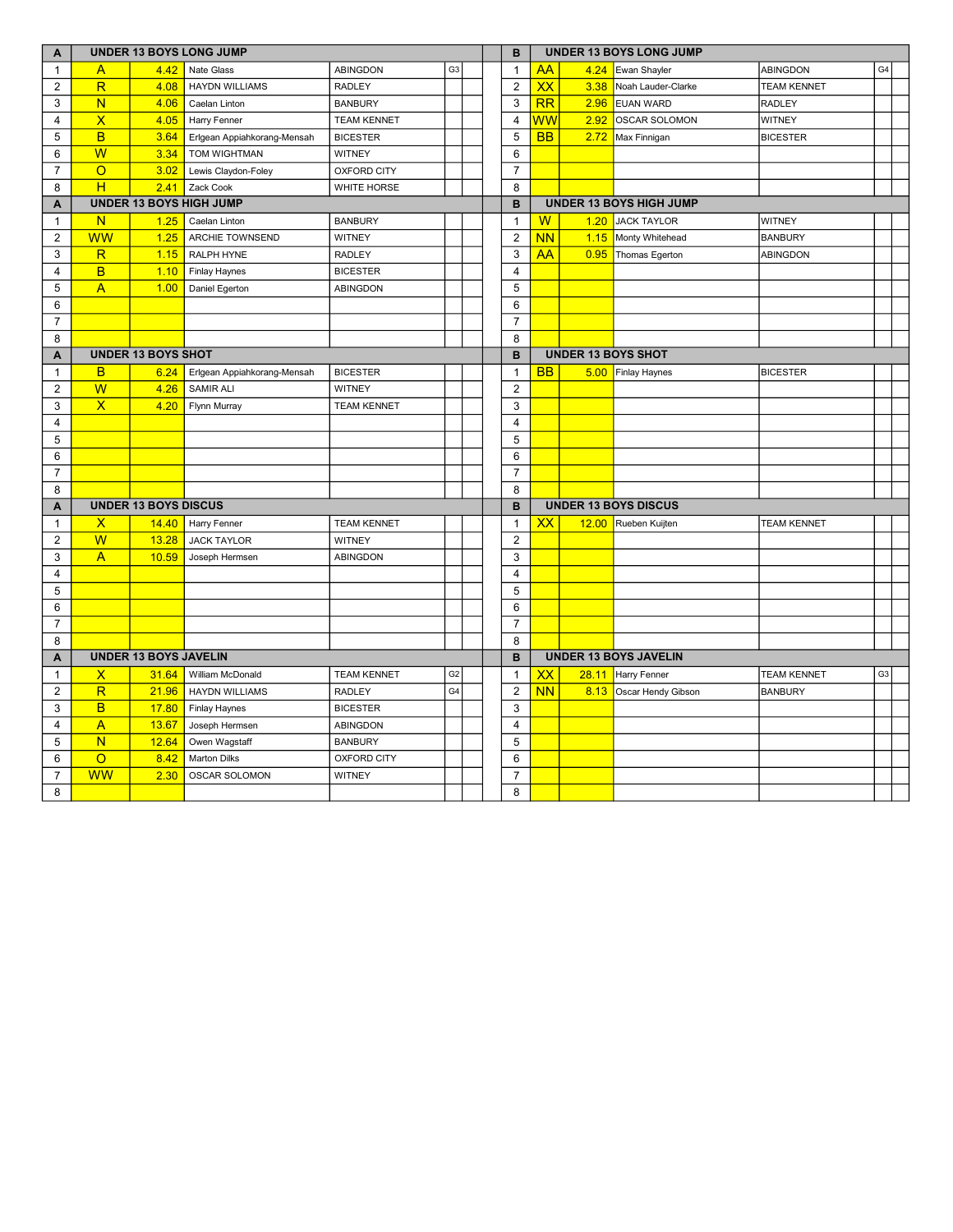| A              | <b>UNDER 15 BOYS 100m</b> |                            |                                  |                      |                |  |  | в              |                 |                       | UNDER 15 BOYS 100m         |                    |    |  |
|----------------|---------------------------|----------------------------|----------------------------------|----------------------|----------------|--|--|----------------|-----------------|-----------------------|----------------------------|--------------------|----|--|
| $\mathbf{1}$   | A                         | 12.5                       | <b>WILLIAM LYON</b>              | ABINGDON             |                |  |  | $\mathbf{1}$   | <b>BB</b>       | 13.5                  | Kyle McLeod                | <b>BICESTER</b>    |    |  |
| $\overline{2}$ | $\circ$                   | 12.8                       | Ben Jackson                      | OXFORD CITY          |                |  |  | $\overline{2}$ | $\overline{O}O$ | 13.8                  | Oli Thurston               | <b>OXFORD CITY</b> |    |  |
| 3              | $\overline{\mathsf{R}}$   | 13.1                       | <b>EMMANUEL OFORI</b>            | <b>RADLEY</b>        |                |  |  | 3              | AA              | 14.5                  | <b>REUBEN MINTO</b>        | ABINGDON           |    |  |
| $\overline{4}$ | B                         | 13.4                       | Lincoln Jones                    | <b>BICESTER</b>      |                |  |  | 4              | RR              | 14.6                  | <b>JOSH KING</b>           | RADLEY             |    |  |
| 5              | N                         | 13.5                       | Alexander Jenkins                | <b>BANBURY</b>       |                |  |  | 5              | <b>WW</b>       | 15.2                  | <b>CHARLIE HUDSON</b>      | <b>WITNEY</b>      |    |  |
| 6              | $\mathsf{X}$              | 13.9                       | James Simmons                    | <b>TEAM KENNET</b>   |                |  |  | 6              |                 |                       |                            |                    |    |  |
| $\overline{7}$ | W                         | 14.7                       | JACOB HEPWORTH                   | WITNEY               |                |  |  | $\overline{7}$ |                 |                       |                            |                    |    |  |
| 8              |                           |                            |                                  |                      |                |  |  | 8              |                 |                       |                            |                    |    |  |
| A              |                           | <b>UNDER 15 BOYS 200m</b>  |                                  |                      |                |  |  | B              |                 |                       | <b>UNDER 15 BOYS 200m</b>  |                    |    |  |
| $\mathbf{1}$   | $\mathsf{A}$              | 25.3                       | <b>WILLIAM LYON</b>              | ABINGDON             | G4             |  |  | 1              | <b>BB</b>       | 27.2                  | Kyle McLeod                | <b>BICESTER</b>    |    |  |
| 2              | $\circ$                   | 26.2                       | Ben Jackson                      | OXFORD CITY          |                |  |  | $\overline{c}$ | $\overline{O}O$ | 28.6                  | Oli Thurston               | <b>OXFORD CITY</b> |    |  |
| 3              | B                         | 27.5                       | Lincoln Jones                    | <b>BICESTER</b>      |                |  |  | 3              | RR              | 29.8                  | <b>JOSH KING</b>           | RADLEY             |    |  |
| 4              | N                         | 27.8                       | Alexander Jenkins                | <b>BANBURY</b>       |                |  |  | 4              | <b>WW</b>       | 30.5                  | <b>JACOB HEPWORTH</b>      | <b>WITNEY</b>      |    |  |
| 5              | R                         | 28.2                       | <b>EMMANUEL OFORI</b>            | <b>RADLEY</b>        |                |  |  | 5              | AA              | 33.5                  | <b>ELLIOT FROST</b>        | ABINGDON           |    |  |
| 6              | $\overline{\mathsf{x}}$   | 29.2                       | James Simmons                    | <b>TEAM KENNET</b>   |                |  |  | 6              |                 |                       |                            |                    |    |  |
| $\overline{7}$ | W                         | 30.8                       | <b>CHARLIE ELLIS</b>             | WITNEY               |                |  |  | $\overline{7}$ |                 |                       |                            |                    |    |  |
| 8              |                           |                            |                                  |                      |                |  |  | 8              |                 |                       |                            |                    |    |  |
| A              |                           | <b>UNDER 15 BOYS 300m</b>  |                                  |                      |                |  |  | в              |                 |                       | UNDER 15 BOYS 300m         |                    |    |  |
| $\mathbf{1}$   | $\mathsf R$               | 42.2                       | <b>ADAM ANDREWS</b>              | <b>RADLEY</b>        |                |  |  | 1              | <b>WW</b>       | 48.0                  | CHARLIE ELLIS              | WITNEY             |    |  |
| 2              | B                         | 43.2                       | Lincoln Jones                    | <b>BICESTER</b>      |                |  |  | $\mathbf{2}$   |                 |                       |                            |                    |    |  |
| 3              | $\circ$                   | 43.4                       | <b>William Potts</b>             | OXFORD CITY          |                |  |  | 3              |                 |                       |                            |                    |    |  |
| 4              | N                         | 43.7                       | Lucas Hunter                     | <b>BANBURY</b>       |                |  |  | 4              |                 |                       |                            |                    |    |  |
| 5              | $\mathsf{X}$              | 45.7                       | Ethan Kuijten                    | <b>TEAM KENNET</b>   |                |  |  | 5              |                 |                       |                            |                    |    |  |
| 6              | W                         | 46.4                       | <b>FRASER BISP</b>               | WITNEY               |                |  |  | 6              |                 |                       |                            |                    |    |  |
| $\overline{7}$ | $\overline{A}$            | 51.7                       | alex cookson                     | <b>ABINGDON</b>      |                |  |  | $\overline{7}$ |                 |                       |                            |                    |    |  |
| 8              |                           |                            |                                  |                      |                |  |  | 8              |                 |                       |                            |                    |    |  |
| A              |                           | UNDER 15 BOYS 800m         |                                  |                      |                |  |  | B              |                 |                       | UNDER 15 BOYS 800m         |                    |    |  |
| $\mathbf{1}$   | $\circ$                   | 2:17.8                     | Euan Lewis                       | OXFORD CITY          | G4             |  |  | 1              | AA              | 2:54.5                | <b>GREGOR MCVIE</b>        | ABINGDON           |    |  |
| 2              | W                         | 2:41.5                     | <b>AIDAN HARRIS</b>              | WITNEY               |                |  |  | $\overline{2}$ |                 |                       |                            |                    |    |  |
| 3              | $\overline{\mathsf{R}}$   | 2:48.4                     | <b>OLIVER PRESTON</b>            | <b>RADLEY</b>        |                |  |  | 3              |                 |                       |                            |                    |    |  |
| 4              | $\overline{A}$            | 2:49.4                     | Jacob Markovich                  | <b>ABINGDON</b>      |                |  |  | 4              |                 |                       |                            |                    |    |  |
| 5              |                           |                            |                                  |                      |                |  |  | 5              |                 |                       |                            |                    |    |  |
| 6              |                           |                            |                                  |                      |                |  |  | 6              |                 |                       |                            |                    |    |  |
| $\overline{7}$ |                           |                            |                                  |                      |                |  |  | $\overline{7}$ |                 |                       |                            |                    |    |  |
| 8              |                           |                            |                                  |                      |                |  |  | 8              |                 |                       |                            |                    |    |  |
| A              |                           | <b>UNDER 15 BOYS 1500m</b> |                                  |                      |                |  |  | B              |                 |                       | <b>UNDER 15 BOYS 1500m</b> |                    |    |  |
| $\mathbf{1}$   | $\mathsf{A}$              | 4:34.0                     | Elias Easterbrook                | ABINGDON             | G3             |  |  | $\mathbf{1}$   | N               | 4:46.0                | Thomas Roberts             | <b>BANBURY</b>     | G4 |  |
| 2              | <b>NN</b>                 | 4:39.2                     | Lucas Hunter                     | <b>BANBURY</b>       | G <sub>4</sub> |  |  | $\mathbf{2}$   | $\mathsf{X}$    | 5:02.4                | Ethan Kuijten              | <b>TEAM KENNET</b> |    |  |
| 3              | R                         | 4:45.9                     | <b>JONAS TIPPING</b>             | <b>RADLEY</b>        | G <sub>4</sub> |  |  | 3              | RR              | 5:24.5                | <b>ZACHARY CUMBERLAND</b>  | RADLEY             |    |  |
| $\overline{4}$ | <b>XX</b>                 | 4:55.8                     | Oliver Lloyd                     | <b>TEAM KENNET</b>   |                |  |  | 4              | $\overline{O}O$ | 5:32.2                | Jarryd Claydon-Folley      | <b>OXFORD CITY</b> |    |  |
| $\,$ 5 $\,$    | $\overline{\mathsf{W}}$   | 4:57.6                     | THOMAS HENDERSON                 | WITNEY               |                |  |  | $\,$ 5 $\,$    |                 |                       |                            |                    |    |  |
| 6              | $\circ$                   | 4:58.1                     | Peter Fleming                    | OXFORD CITY          |                |  |  | 6              |                 |                       |                            |                    |    |  |
| $\overline{7}$ | B                         | 5:15.5                     | <b>William Morris</b>            | <b>BICESTER</b>      |                |  |  | $\overline{7}$ |                 |                       |                            |                    |    |  |
| 8              |                           |                            |                                  |                      |                |  |  | 8              |                 |                       |                            |                    |    |  |
| A              |                           |                            | <b>UNDER 15 BOYS 80m hurdles</b> |                      |                |  |  | В              |                 |                       | UNDER 15 BOYS 80m hurdles  |                    |    |  |
| $\mathbf{1}$   | W                         | 16.5                       | TOM POLLARD                      | WITNEY               |                |  |  | $\mathbf{1}$   |                 |                       |                            |                    |    |  |
| $\overline{2}$ |                           |                            |                                  |                      |                |  |  | 2              |                 |                       |                            |                    |    |  |
| 3              |                           |                            |                                  |                      |                |  |  | 3              |                 |                       |                            |                    |    |  |
| $\overline{4}$ |                           |                            |                                  |                      |                |  |  | $\overline{4}$ |                 |                       |                            |                    |    |  |
| 5              |                           |                            |                                  |                      |                |  |  | 5              |                 |                       |                            |                    |    |  |
| 6              |                           |                            |                                  |                      |                |  |  | 6              |                 |                       |                            |                    |    |  |
| $\overline{7}$ |                           |                            |                                  |                      |                |  |  | $\overline{7}$ |                 |                       |                            |                    |    |  |
| 8              |                           |                            |                                  |                      |                |  |  | 8              |                 |                       |                            |                    |    |  |
| A              |                           |                            | UNDER 15 BOYS 4x100m RELAY       |                      |                |  |  |                |                 |                       |                            |                    |    |  |
| $\mathbf{1}$   | $\circ$                   | 55.8                       | Ben Jackson                      | Peter Fegyveres-Nagy |                |  |  |                |                 | Jarryd Claydon-Folley | Oli Thurston               | OXFORD CITY        |    |  |
| 2              | W                         | 55.9                       | JACOB HEPWORTH                   | TOM POLLARD          |                |  |  |                |                 | CHARLIE HUDSON        | <b>FRASER BISP</b>         | <b>WITNEY</b>      |    |  |
| 3              |                           |                            |                                  |                      |                |  |  |                |                 |                       |                            |                    |    |  |
| 4              |                           |                            |                                  |                      |                |  |  |                |                 |                       |                            |                    |    |  |
| 5              |                           |                            |                                  |                      |                |  |  |                |                 |                       |                            |                    |    |  |
| 6              |                           |                            |                                  |                      |                |  |  |                |                 |                       |                            |                    |    |  |
| $\overline{7}$ |                           |                            |                                  |                      |                |  |  |                |                 |                       |                            |                    |    |  |
| 8              |                           |                            |                                  |                      |                |  |  |                |                 |                       |                            |                    |    |  |
|                |                           |                            |                                  |                      |                |  |  |                |                 |                       |                            |                    |    |  |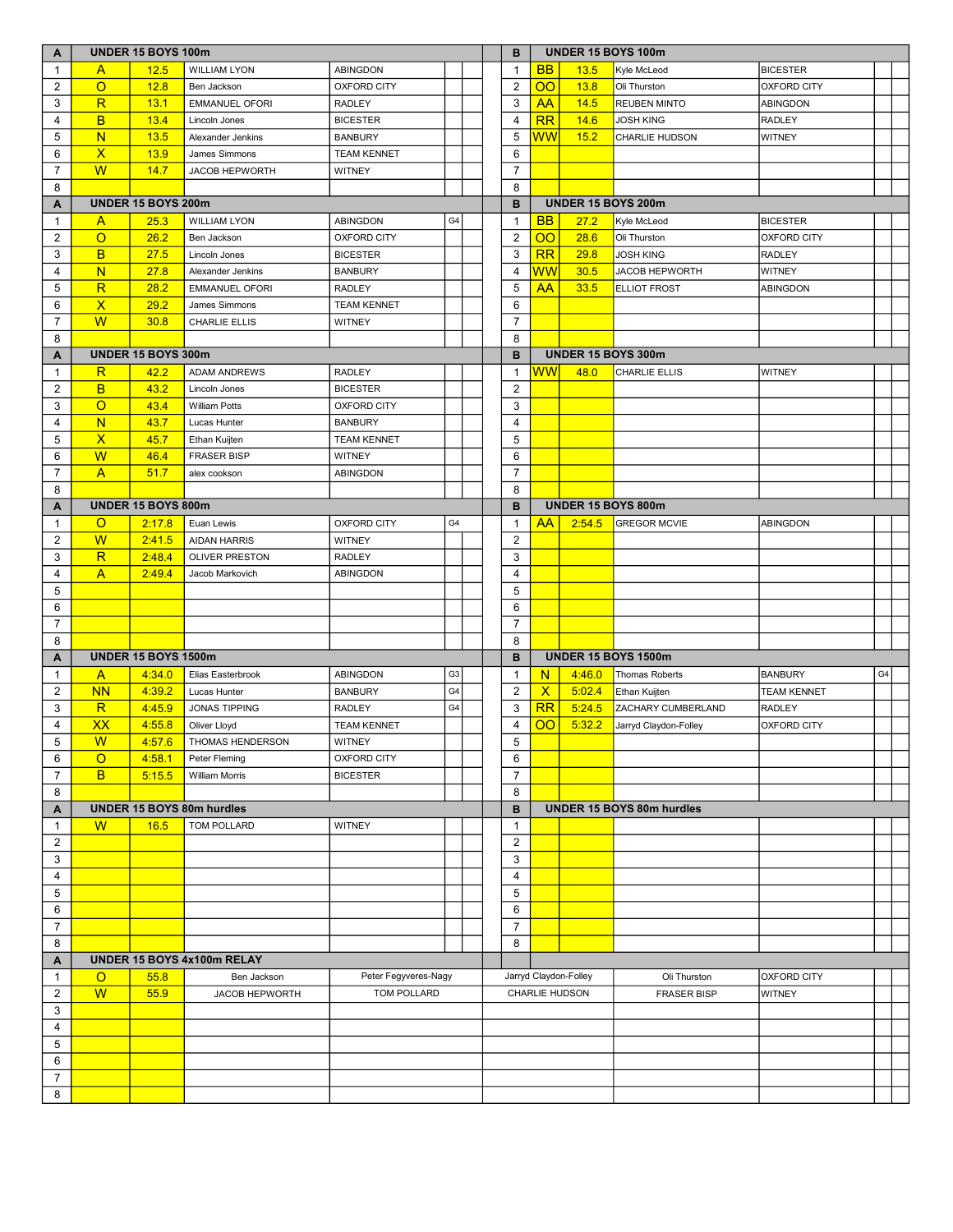| A                       | <b>UNDER 15 BOYS LONG JUMP</b> |                              |                          |                    |                |  |  |                         |                                     |                             | <b>UNDER 15 BOYS LONG JUMP</b> |                    |  |
|-------------------------|--------------------------------|------------------------------|--------------------------|--------------------|----------------|--|--|-------------------------|-------------------------------------|-----------------------------|--------------------------------|--------------------|--|
| $\mathbf{1}$            | $\overline{O}$                 | 4.33                         | Harry Cann               | OXFORD CITY        |                |  |  | $\mathbf{1}$            | XX                                  | 4.10                        | Max Adams                      | <b>TEAM KENNET</b> |  |
| 2                       | $\overline{\mathsf{X}}$        | 4.28                         | James Fenner             | <b>TEAM KENNET</b> |                |  |  | $\overline{2}$          | $\overline{O}O$                     | 3.69                        | Peter Fegyveres-Nagy           | <b>OXFORD CITY</b> |  |
| 3                       | AA                             | 4.09                         | alex cookson             | ABINGDON           |                |  |  | 3                       | $\overline{A}$                      | 3.53                        | <b>ELLIOT FROST</b>            | <b>ABINGDON</b>    |  |
| $\overline{\mathbf{4}}$ | WW                             | 3.89                         | CHARLIE HUDSON           | <b>WITNEY</b>      |                |  |  | 4                       | $\overline{\mathsf{W}}$             | 3.16                        | JACOB HEPWORTH                 | WITNEY             |  |
| 5                       | $\overline{\mathsf{R}}$        | 3.84                         | <b>JONAS TIPPING</b>     | <b>RADLEY</b>      |                |  |  | 5                       | <b>BB</b>                           | 2.64                        | Stanley Critchley              | <b>BICESTER</b>    |  |
| 6                       | B                              | 3.50                         | <b>William Morris</b>    | <b>BICESTER</b>    |                |  |  | 6                       |                                     |                             |                                |                    |  |
| $\overline{7}$          |                                |                              |                          |                    |                |  |  | $\overline{7}$          |                                     |                             |                                |                    |  |
| 8                       |                                |                              |                          |                    |                |  |  | 8                       |                                     |                             |                                |                    |  |
| A                       |                                |                              | UNDER 15 BOYS HIGH JUMP  |                    |                |  |  | B                       |                                     |                             | <b>UNDER 15 BOYS HIGH JUMP</b> |                    |  |
| $\mathbf{1}$            | $\mathsf{A}$                   | 1.61                         | <b>WILLIAM LYON</b>      | <b>ABINGDON</b>    | G <sub>3</sub> |  |  | $\mathbf{1}$            | RR                                  |                             | 1.40 ALFIE JONES               | <b>RADLEY</b>      |  |
| $\mathbf{2}$            | W                              | 1.45                         | TOM POLLARD              | <b>WITNEY</b>      |                |  |  | 2                       |                                     |                             |                                |                    |  |
| 3                       | $\overline{O}$                 | 1.40                         | Euan Lewis               | <b>OXFORD CITY</b> |                |  |  | 3                       |                                     |                             |                                |                    |  |
| 4                       | $\mathsf{R}$                   | 1.40                         | <b>ADAM ANDREWS</b>      | <b>RADLEY</b>      |                |  |  | $\overline{4}$          |                                     |                             |                                |                    |  |
| 5                       | <sub>B</sub>                   | 1.15                         | Kyle McLeod              | <b>BICESTER</b>    |                |  |  | 5                       |                                     |                             |                                |                    |  |
| 6                       |                                |                              |                          |                    |                |  |  | 6                       |                                     |                             |                                |                    |  |
| $\overline{7}$          |                                |                              |                          |                    |                |  |  | $\overline{7}$          |                                     |                             |                                |                    |  |
| 8                       |                                |                              |                          |                    |                |  |  | 8                       |                                     |                             |                                |                    |  |
| Α                       | <b>UNDER 15 BOYS SHOT</b>      |                              |                          |                    |                |  |  | B                       |                                     |                             | <b>UNDER 15 BOYS SHOT</b>      |                    |  |
| $\mathbf{1}$            | $\overline{O}O$                | 7.23                         | Adam Bennett             | <b>OXFORD CITY</b> |                |  |  | $\mathbf{1}$            | $\overline{O}$                      | 7.16                        | Oli Thurston                   | <b>OXFORD CITY</b> |  |
| 2                       | $\overline{W}$                 | 6.80                         | <b>FRASER BISP</b>       | <b>WITNEY</b>      |                |  |  | $\mathbf{2}$            | ${\overline{\mathsf{w}}\mathsf{w}}$ | 5.59                        | CHARLIE HUDSON                 | WITNEY             |  |
| 3                       | $\overline{\mathsf{R}}$        | 6.01                         | <b>EMMANUEL OFORI</b>    | <b>RADLEY</b>      |                |  |  | 3                       |                                     |                             |                                |                    |  |
| 4                       | $\overline{\mathsf{x}}$        | 5.56                         | Ethan Kuijten            | <b>TEAM KENNET</b> |                |  |  | $\overline{4}$          |                                     |                             |                                |                    |  |
| 5                       | B                              | 5.23                         | <b>Stanley Critchley</b> | <b>BICESTER</b>    |                |  |  | 5                       |                                     |                             |                                |                    |  |
| 6                       |                                |                              |                          |                    |                |  |  | 6                       |                                     |                             |                                |                    |  |
| $\overline{7}$          |                                |                              |                          |                    |                |  |  | $\overline{7}$          |                                     |                             |                                |                    |  |
| 8                       |                                |                              |                          |                    |                |  |  | 8                       |                                     |                             |                                |                    |  |
| A                       |                                | <b>UNDER 15 BOYS DISCUS</b>  |                          |                    |                |  |  | B                       |                                     | <b>UNDER 15 BOYS DISCUS</b> |                                |                    |  |
| $\mathbf{1}$            | $\circ$                        | 25.99                        | Adam Bennett             | <b>OXFORD CITY</b> | G <sub>4</sub> |  |  | $\mathbf{1}$            | $\overline{O}O$                     |                             | 14.60 Kieran Legg              | <b>OXFORD CITY</b> |  |
| $\overline{2}$          |                                |                              |                          |                    |                |  |  | $\overline{c}$          |                                     |                             |                                |                    |  |
| 3                       |                                |                              |                          |                    |                |  |  | 3                       |                                     |                             |                                |                    |  |
| $\overline{4}$          |                                |                              |                          |                    |                |  |  | $\overline{4}$          |                                     |                             |                                |                    |  |
| 5                       |                                |                              |                          |                    |                |  |  | 5                       |                                     |                             |                                |                    |  |
| 6                       |                                |                              |                          |                    |                |  |  | 6                       |                                     |                             |                                |                    |  |
| $\overline{7}$          |                                |                              |                          |                    |                |  |  | $\overline{7}$          |                                     |                             |                                |                    |  |
| 8                       |                                |                              |                          |                    |                |  |  | 8                       |                                     |                             |                                |                    |  |
| A                       |                                | <b>UNDER 15 BOYS JAVELIN</b> |                          |                    |                |  |  | B                       |                                     |                             | <b>UNDER 15 BOYS JAVELIN</b>   |                    |  |
| $\mathbf{1}$            | $\mathsf{X}$                   | 39.01                        | James Fenner             | <b>TEAM KENNET</b> | G <sub>3</sub> |  |  | $\mathbf{1}$            | $\overline{O}O$                     |                             | 14.31 Kieran Legg              | <b>OXFORD CITY</b> |  |
| $\overline{2}$          | $\circ$                        | 26.44                        | Adam Bennett             | <b>OXFORD CITY</b> |                |  |  | $\overline{2}$          | WW                                  | 13.49                       | CHARLIE ELLIS                  | WITNEY             |  |
| 3                       | N                              | 24.02                        | Fraser Mowat             | <b>BANBURY</b>     |                |  |  | 3                       |                                     |                             |                                |                    |  |
| 4                       | W                              | 22.69                        | TOM POLLARD              | <b>WITNEY</b>      |                |  |  | $\overline{\mathbf{4}}$ |                                     |                             |                                |                    |  |
| 5                       |                                |                              |                          |                    |                |  |  | 5                       |                                     |                             |                                |                    |  |
| 6                       |                                |                              |                          |                    |                |  |  | 6                       |                                     |                             |                                |                    |  |
| $\overline{7}$          |                                |                              |                          |                    |                |  |  | $\overline{7}$          |                                     |                             |                                |                    |  |
| 8                       |                                |                              |                          |                    |                |  |  | 8                       |                                     |                             |                                |                    |  |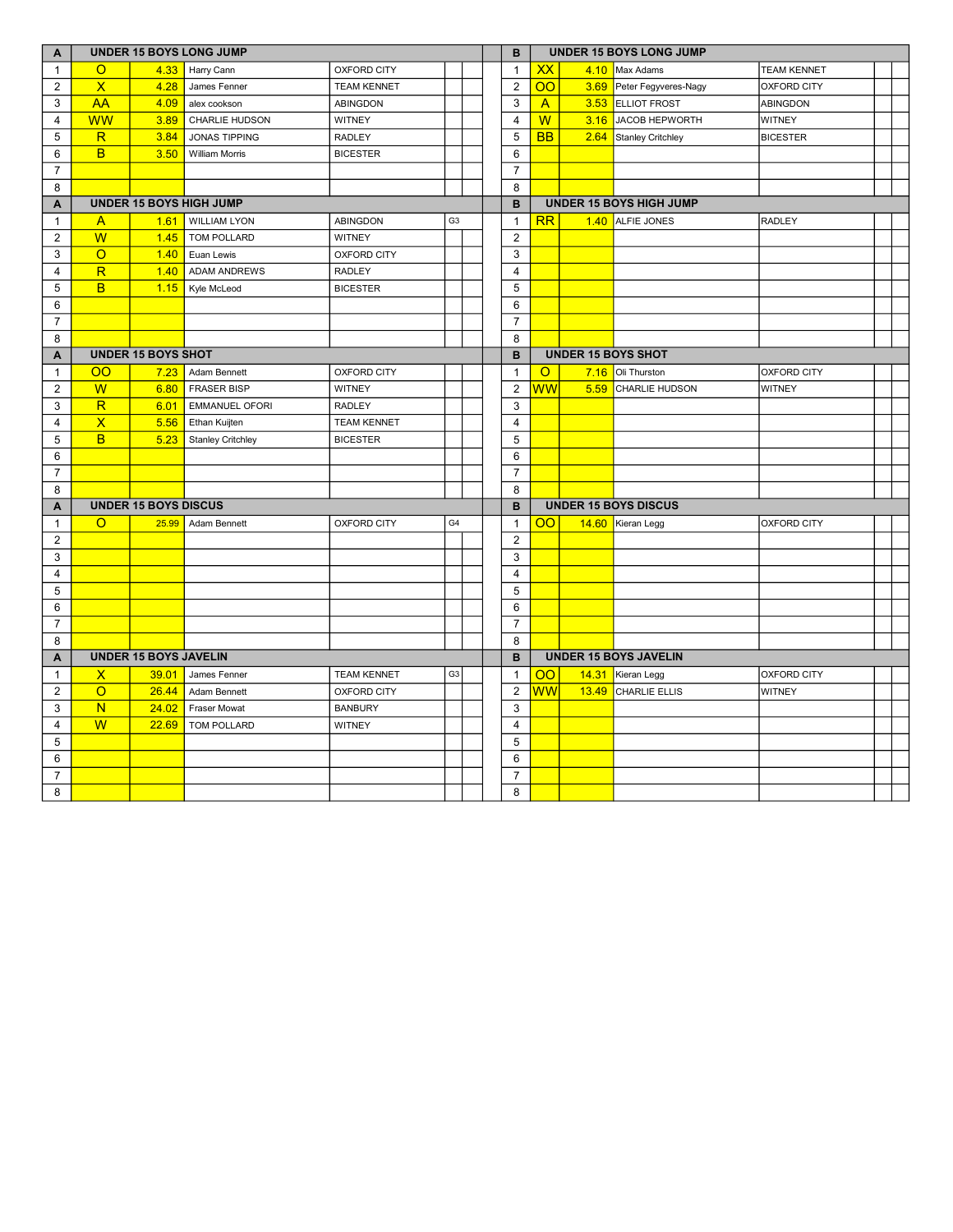| A              | UNDER 17 MEN 100m       |                           |                                  |                    |                |  |  | В              |                           | UNDER 17 MEN 100m |                           |                    |     |  |  |  |
|----------------|-------------------------|---------------------------|----------------------------------|--------------------|----------------|--|--|----------------|---------------------------|-------------------|---------------------------|--------------------|-----|--|--|--|
| $\mathbf{1}$   | $\mathsf{x}$            | 11.5                      | George Down                      | <b>TEAM KENNET</b> | G <sub>3</sub> |  |  | $\mathbf{1}$   | <b>XX</b>                 | 12.5              | Euan Avery                | <b>TEAM KENNET</b> |     |  |  |  |
| $\overline{2}$ | W                       | 11.9                      | <b>FELIX BROWN</b>               | <b>WITNEY</b>      |                |  |  | $\overline{2}$ | <mark>WW</mark>           | 12.6              | JACK JONES                | <b>WITNEY</b>      |     |  |  |  |
| 3              | $\mathsf{A}$            | 12.3                      | <b>OSCAR OWEKA</b>               | ABINGDON           |                |  |  | $\mathbf{3}$   | <b>AA</b>                 | 13.3              | <b>ZACHARY MINTO</b>      | ABINGDON           |     |  |  |  |
| $\overline{4}$ | $\mathsf{R}$            | 12.6                      | Nulam Hang Kibang                | <b>RADLEY</b>      |                |  |  | 4              | RR                        | 14.2              | <b>VICTOR BUSH</b>        | <b>RADLEY</b>      |     |  |  |  |
| 5              | $\overline{B}$          | 12.9                      | Django La Porte                  | <b>BICESTER</b>    |                |  |  | 5              |                           |                   |                           |                    |     |  |  |  |
| 6              | $\overline{O}$          | 13.4                      | Ben Straughan                    | <b>OXFORD CITY</b> |                |  |  | 6              |                           |                   |                           |                    |     |  |  |  |
| $\overline{7}$ |                         |                           |                                  |                    |                |  |  | $\overline{7}$ |                           |                   |                           |                    |     |  |  |  |
| 8              |                         |                           |                                  |                    |                |  |  | 8              |                           |                   |                           |                    |     |  |  |  |
| A              |                         | <b>UNDER 17 MEN 200m</b>  |                                  |                    |                |  |  | В              |                           | UNDER 17 MEN 200m |                           |                    |     |  |  |  |
| $\mathbf{1}$   | W                       | 24.7                      | <b>FELIX BROWN</b>               | WITNEY             |                |  |  | $\mathbf{1}$   | <b>WW</b>                 | 25.1              | <b>JACK JONES</b>         | WITNEY             |     |  |  |  |
| $\overline{2}$ | B                       | 26.7                      | Django La Porte                  | <b>BICESTER</b>    |                |  |  | 2              | $\overline{O}O$           | 27.9              | Sei Revidon               | <b>OXFORD CITY</b> | ### |  |  |  |
| 3              | $\overline{\mathsf{N}}$ | 26.9                      | <b>Riley Brooks</b>              | <b>BANBURY</b>     |                |  |  | $\mathsf 3$    |                           |                   |                           |                    |     |  |  |  |
| 4              | $\overline{O}$          | 27.6                      | Ben Straughan                    | OXFORD CITY        |                |  |  | $\overline{4}$ |                           |                   |                           |                    |     |  |  |  |
| 5              |                         |                           |                                  |                    |                |  |  | 5              |                           |                   |                           |                    |     |  |  |  |
| 6              |                         |                           |                                  |                    |                |  |  | 6              |                           |                   |                           |                    |     |  |  |  |
| $\overline{7}$ |                         |                           |                                  |                    |                |  |  | $\overline{7}$ |                           |                   |                           |                    |     |  |  |  |
| 8              |                         |                           |                                  |                    |                |  |  | 8              |                           |                   |                           |                    |     |  |  |  |
| A              |                         | <b>UNDER 17 MEN 400m</b>  |                                  |                    |                |  |  | B              |                           | UNDER 17 MEN 400m |                           |                    |     |  |  |  |
| $\mathbf{1}$   | $\mathsf{A}$            | 57.6                      | OSCAR OWEKA                      | ABINGDON           |                |  |  | $\mathbf{1}$   |                           |                   |                           |                    |     |  |  |  |
| $\overline{2}$ | $\overline{\mathsf{N}}$ | 62.0                      | <b>Riley Brooks</b>              | <b>BANBURY</b>     |                |  |  | $\overline{2}$ |                           |                   |                           |                    |     |  |  |  |
| 3              |                         |                           |                                  |                    |                |  |  | 3              |                           |                   |                           |                    |     |  |  |  |
| 4              |                         |                           |                                  |                    |                |  |  | 4              |                           |                   |                           |                    |     |  |  |  |
| $\,$ 5 $\,$    |                         |                           |                                  |                    |                |  |  | 5              |                           |                   |                           |                    |     |  |  |  |
| 6              |                         |                           |                                  |                    |                |  |  | 6              |                           |                   |                           |                    |     |  |  |  |
| $\overline{7}$ |                         |                           |                                  |                    |                |  |  | $\overline{7}$ |                           |                   |                           |                    |     |  |  |  |
| 8              |                         |                           |                                  |                    |                |  |  | 8              |                           |                   |                           |                    |     |  |  |  |
| A              |                         | UNDER 17 MEN 800m         |                                  |                    |                |  |  | B              |                           | UNDER 17 MEN 800m |                           |                    |     |  |  |  |
| $\mathbf{1}$   | $\mathsf{A}$            | 2:15.0                    | Olly Carrington                  | ABINGDON           |                |  |  | $\mathbf{1}$   |                           |                   |                           |                    |     |  |  |  |
| 2              |                         |                           |                                  |                    |                |  |  | $\overline{2}$ |                           |                   |                           |                    |     |  |  |  |
| 3              |                         |                           |                                  |                    |                |  |  | 3              |                           |                   |                           |                    |     |  |  |  |
| $\overline{4}$ |                         |                           |                                  |                    |                |  |  | 4              |                           |                   |                           |                    |     |  |  |  |
| 5              |                         |                           |                                  |                    |                |  |  | 5              |                           |                   |                           |                    |     |  |  |  |
| $\,6\,$        |                         |                           |                                  |                    |                |  |  | $\,6\,$        |                           |                   |                           |                    |     |  |  |  |
| $\overline{7}$ |                         |                           |                                  |                    |                |  |  | $\overline{7}$ |                           |                   |                           |                    |     |  |  |  |
| 8              |                         |                           |                                  |                    |                |  |  | 8              |                           |                   |                           |                    |     |  |  |  |
| A              |                         | <b>UNDER 17 MEN 1500m</b> |                                  |                    |                |  |  | B              | <b>UNDER 17 MEN 1500m</b> |                   |                           |                    |     |  |  |  |
| $\mathbf{1}$   | $\mathsf{A}$            | 4:22.3                    | <b>HARRY RICHARDS</b>            | ABINGDON           | G4             |  |  | $\mathbf{1}$   | RR                        | 4:43.0            | CASPAR CUMBERLAND         | <b>RADLEY</b>      |     |  |  |  |
| $\overline{2}$ | $\overline{\mathsf{R}}$ | 4:36.0                    | JACOB CHARITY WILLIAMS           | <b>RADLEY</b>      |                |  |  | $\overline{2}$ |                           |                   |                           |                    |     |  |  |  |
| 3              | N                       | 4:52.7                    | <b>Riley Brooks</b>              | <b>BANBURY</b>     |                |  |  | 3              |                           |                   |                           |                    |     |  |  |  |
| $\overline{4}$ | <b>WW</b>               | 5:05.4                    | <b>GLENN IRVINE</b>              | <b>WITNEY</b>      |                |  |  | 4              |                           |                   |                           |                    |     |  |  |  |
| $\,$ 5 $\,$    |                         |                           |                                  |                    |                |  |  | 5              |                           |                   |                           |                    |     |  |  |  |
| 6              |                         |                           |                                  |                    |                |  |  | 6              |                           |                   |                           |                    |     |  |  |  |
| $\overline{7}$ |                         |                           |                                  |                    |                |  |  | $\overline{7}$ |                           |                   |                           |                    |     |  |  |  |
| 8              |                         |                           |                                  |                    |                |  |  | 8              |                           |                   |                           |                    |     |  |  |  |
| Α              |                         |                           | <b>UNDER 17 MEN 100m hurdles</b> |                    |                |  |  | в              |                           |                   | UNDER 17 MEN 100m hurdles |                    |     |  |  |  |
| $\mathbf{1}$   |                         |                           |                                  |                    |                |  |  | $\mathbf{1}$   |                           |                   |                           |                    |     |  |  |  |
| $\overline{2}$ |                         |                           |                                  |                    |                |  |  | $\overline{2}$ |                           |                   |                           |                    |     |  |  |  |
| 3              |                         |                           |                                  |                    |                |  |  | 3              |                           |                   |                           |                    |     |  |  |  |
| $\overline{4}$ |                         |                           |                                  |                    |                |  |  | $\overline{4}$ |                           |                   |                           |                    |     |  |  |  |
| $\overline{5}$ |                         |                           |                                  |                    |                |  |  | 5              |                           |                   |                           |                    |     |  |  |  |
| 6              |                         |                           |                                  |                    |                |  |  | 6              |                           |                   |                           |                    |     |  |  |  |
| $\overline{7}$ |                         |                           |                                  |                    |                |  |  | $\overline{7}$ |                           |                   |                           |                    |     |  |  |  |
| 8              |                         |                           |                                  |                    |                |  |  | 8              |                           |                   |                           |                    |     |  |  |  |
| A              |                         |                           | UNDER 17 MEN 4x100m RELAY        |                    |                |  |  |                |                           |                   |                           |                    |     |  |  |  |
|                |                         |                           |                                  |                    |                |  |  |                |                           |                   |                           |                    |     |  |  |  |
|                |                         |                           |                                  |                    |                |  |  |                |                           |                   |                           |                    |     |  |  |  |
|                |                         |                           |                                  |                    |                |  |  |                |                           |                   |                           |                    |     |  |  |  |
|                |                         |                           |                                  |                    |                |  |  |                |                           |                   |                           |                    |     |  |  |  |
|                |                         |                           |                                  |                    |                |  |  |                |                           |                   |                           |                    |     |  |  |  |
|                |                         |                           |                                  |                    |                |  |  |                |                           |                   |                           |                    |     |  |  |  |
|                |                         |                           |                                  |                    |                |  |  |                |                           |                   |                           |                    |     |  |  |  |
|                |                         |                           |                                  |                    |                |  |  |                |                           |                   |                           |                    |     |  |  |  |